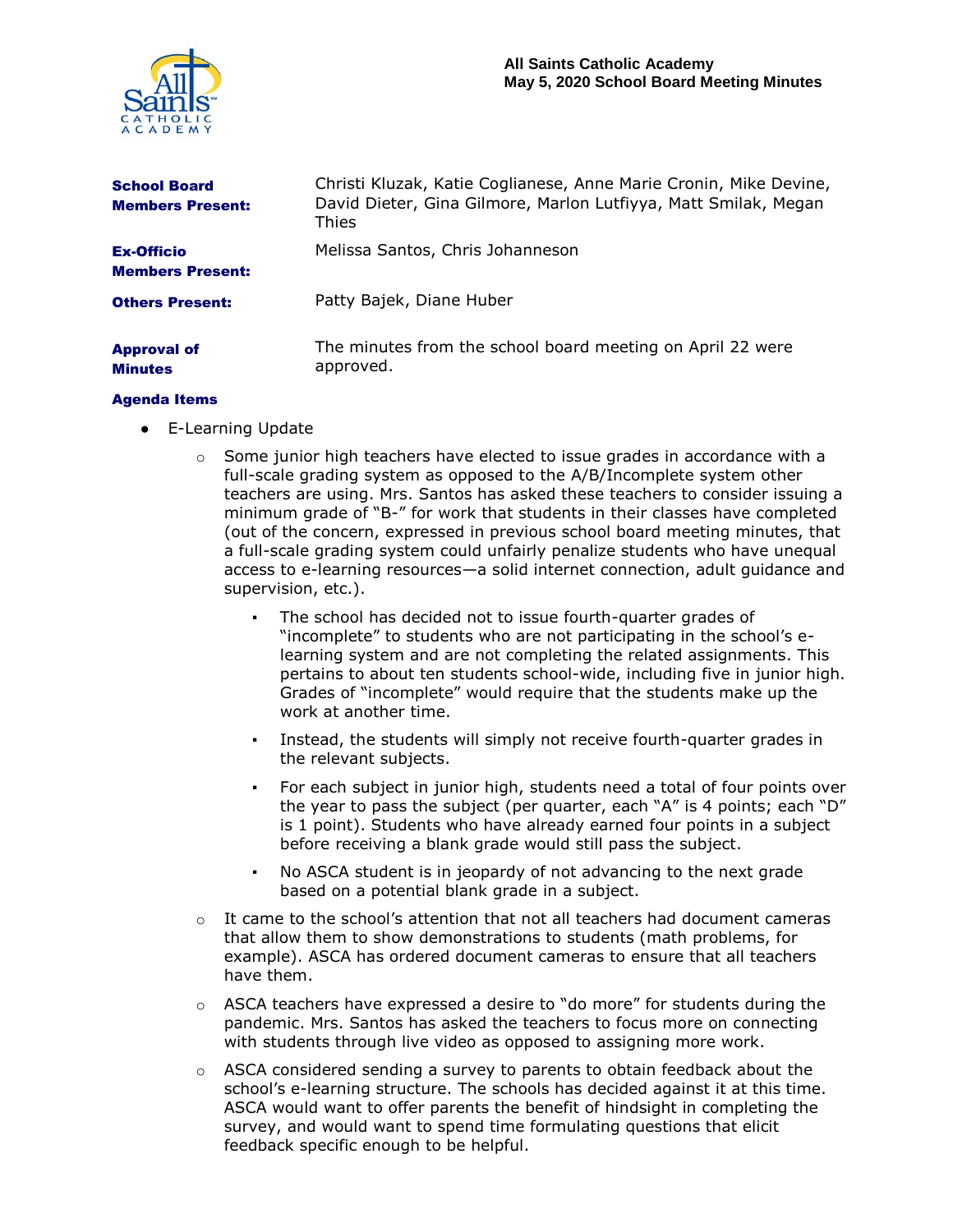

- Book Return/Locker Cleanout/Medication Pickup Update
	- $\circ$  The school has developed a related protocol, and Mrs. Santos will send it to parents. Book returns, locker cleanouts and medication pickups for Grades 1-7 will occur alphabetically: the parents of students with last names A through F will be able to come to the school on Tuesday, May 26, and will be able to sign up for one of three timeslots throughout the day; last names G-M are scheduled for Wednesday, May 27; last names N-Z are scheduled for Thursday, May 28.
		- The Grade 8 pickup is scheduled for Friday, May 28.
	- $\circ$  For Grades 1-7, only the parents of students may visit the school during available time periods, not the students themselves. The school will allow 8<sup>th</sup> graders to come into the school on May 28.
	- o ASCA teachers will not be in the building during pickup times; only office staff will.
- Enrollment Update (Patty Bajek)
	- $\circ$  The current uncertainty about how the pandemic may affect in-person learning in the fall could affect enrollment numbers.
	- $\circ$  Enrollment is currently at 432 students, down from 435 last month. The three students who left were in preschool or kindergarten.
	- $\circ$  ASCA continues to receive new registrations for the 2020-21 school year, including from a family that participated in the school's first virtual tour. New student enrollment is up from 35 students to 38.
	- $\circ$  Net enrollment for next year is currently at 373 students. That number is comparatively low for this time of year.
	- $\circ$  ASCA does not expect many, if any, registrations from students who have yet to indicate that they will return next year.
	- o Thirty preschoolers have enrolled for next year.
	- o It does not appear that Empower Illinois (EI) will make a material difference in enrollment figures.
		- Contributions designated for ASCA will cover only six of the 51 students in the EI queue to attend the school.
		- Also, EI seems limited structurally. Children who attend ASCA through EI one year are not at the front of the queue the following year to receive funding through the program. Accordingly, a student could receive complete coverage of tuition and fees one year and then not receive any aid through EI the following year.
- Fall School Opening Alternative Start Plan and Potential Enrollment Impact
	- $\circ$  ASCA is considering three possibilities for the post-pandemic return to school: a return to in-person schooling 100% of the time; a combination of in-person schooling and e-learning; or a complete e-learning environment.
	- $\circ$  If the return will involve a combination of in-person instruction and e-learning, ASCA will consider implementing a structure like the one developed by Indiana University—where the students are split into "A" and "B" groups, and they switch off between in-person and live video instruction.